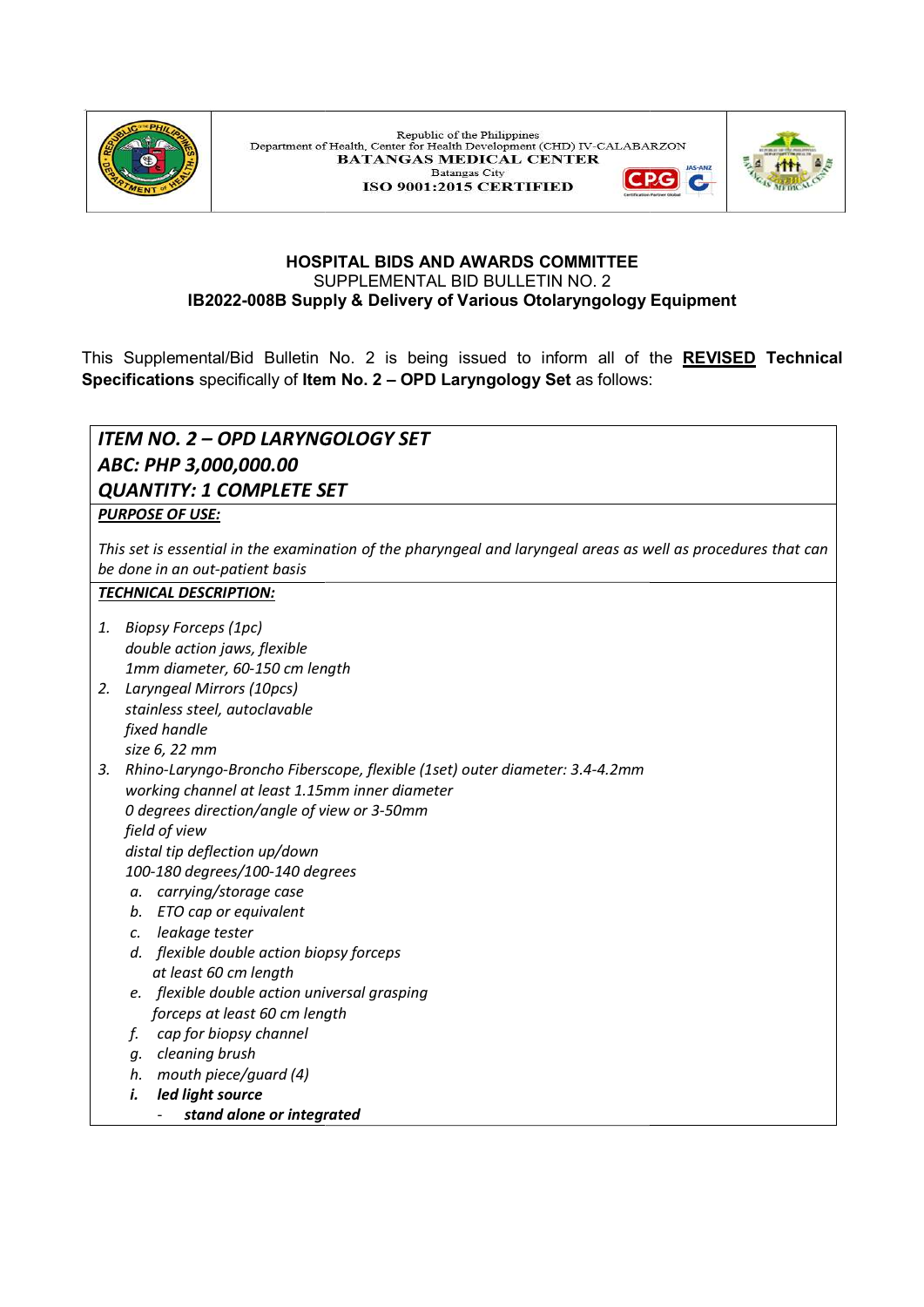

Republic of the Philippines Department of Health, Center for Health Development (CHD) IV-CALABARZON BATANGAS MEDICAL CENTER **Batangas City**  $|P G|$ 

ISO 9001:2015 CERTIFIED



#### j. camera system with recorder

- k. UPS at least 1500 watts
- l. Medical grade monitor at least 18 inches
	- They should be composed of a scratch  $-$  and chemical resistant material that can withstand the most common cleaning solutions and disinfectants/with antimicrobial coating or surface | treatments that can strengthen infection control. most common cleaning solutions and disinfectants/with antimicrobial coating or<br>reatments that can strengthen infection control.<br>adapters for other brands<br>ic Light Cable (1pc)<br>c at least 3.5 mm<br>letes for other brands<br>**SCRIP**
- m. with adapters for other brands
- 4. Fiber Optic Light Cable (1pc) diameter: at least 3.5 mm length: at least 2.3 m with adapters for other brands

#### PHYSICAL DESCRIPTION:

Refer to technical description

#### UTILITY REQUIREMENTS:

Voltage: 220-240VAC 60Hz or auto volt for light source LED at least 5500K lumens light source Uninterrupted power supply of at least 1500 watts

## ACCESSORIES, CONSUMABLES, SPARE PARTS, OTHER COMPONENT COMPONENT:

- a. cleaning brush (5 pcs)
- b. mouth piece/guard (5 pcs)

#### <u>ENVIRONMENTAL REQUIREMENTS:</u>

none

#### DELIVERY:

Must be delivered within 60-90 calendar days from receipt of Purchase Order. In case the unit is not yet  $\vert$ available, supplier must furnish a service unit. Failure to provide shall automatically terminate the contract,  $\mid$ in addition to other penalties applicable. The supplier shall provide service unit withi case of breakdown. Before delivery, supplier must call the Materials Management Section for delivery case of breakdown. Before delivery, supplier must call the Materials Management Section for delivery coordination to avoid non-acceptance or delay in acceptance. rnish a service unit. Failure to provide shall automatically<br>ies applicable. The supplier shall provide service unit withir<br>re delivery, supplier must call the Materials Manageme<br>acceptance or delay in acceptance. and chemical resistant material that can withstand the<br>disinfectants/with antimicrobial cooting or surface<br>control.<br><br><br>receipt of Purchase Order. In case the unit is not yet<br>to provide shall unutmatically terminate the cont in addition to other penalties applicable. The supplier shall provide service unit within the warranty period in  $\mid$ 

## TRAINING, INSTALLATION & UTILIZATION:

Training for proper care and storage Maintenance every quarter for first 2 years, yearly thereafter

Manufacturer/supplier to perform installation, safety and operation checks, and preventive maintenance Manufacturer/supplier to perform installation, safety and operation checks, and preventive maintenance